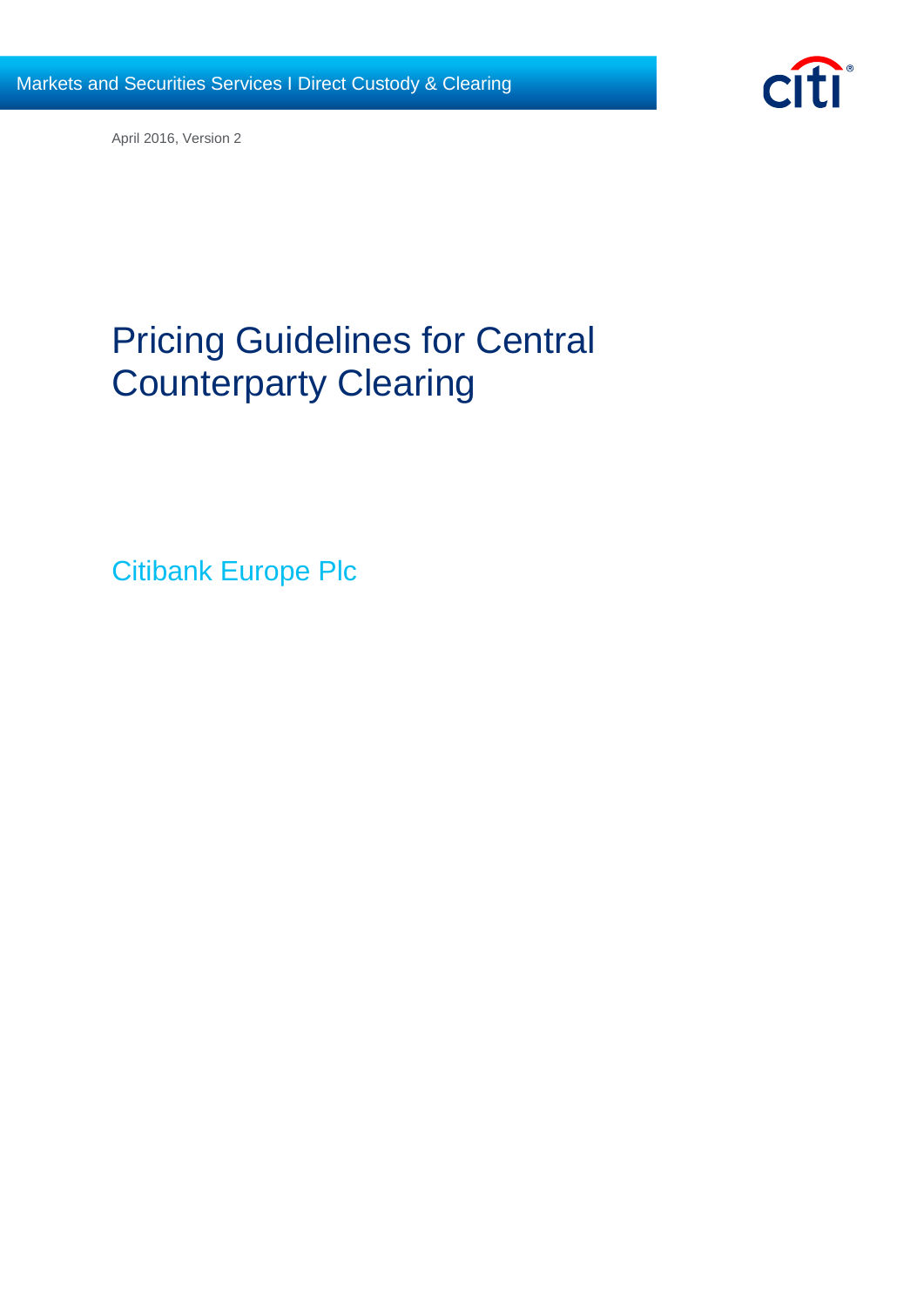# 1. Overview

- $\bullet$  EMIR<sup>1</sup> entered into force on 16 August 2012 and requires that each existing central counterparty ("CCP") established in the European Union applies for reauthorisation pursuant to the terms of this legislation
- As a clearing member who is subject to EMIR, Citibank Europe PLC (hereinafter referred to as "we", "us", "our" or "CEP") is required to
	- Publically disclose the prices and fees associated with the clearing services we provide (EMIR Article 38(1))
	- Offer our clients a choice between omnibus client segregation ("Omnibus Account") and individual client segregation ("Individual Account") account types (EMIR Article 39(5)); and
	- Publically disclose levels of protection we offer to clients, in respect of account types, the corresponding degrees of segregation and the associated costs (EMIR Article 39(7))
- These Pricing Guidelines set out, for the purposes of EMIR Article 38(1) and 39(7), are indicative pricing and costs for providing clearing services on such CCPs. CEP's fees may vary from CCP to CCP and will depend upon account structures and the products and services offered
- For further information regarding the levels of protection associated with the different levels of segregation please see our EMIR Disclosure Document that will be published separately
- 1. Regulation (EU) No 648/2012 on derivatives, central counterparties and trade repositories (known as the European Markets Infrastructure Regulation)

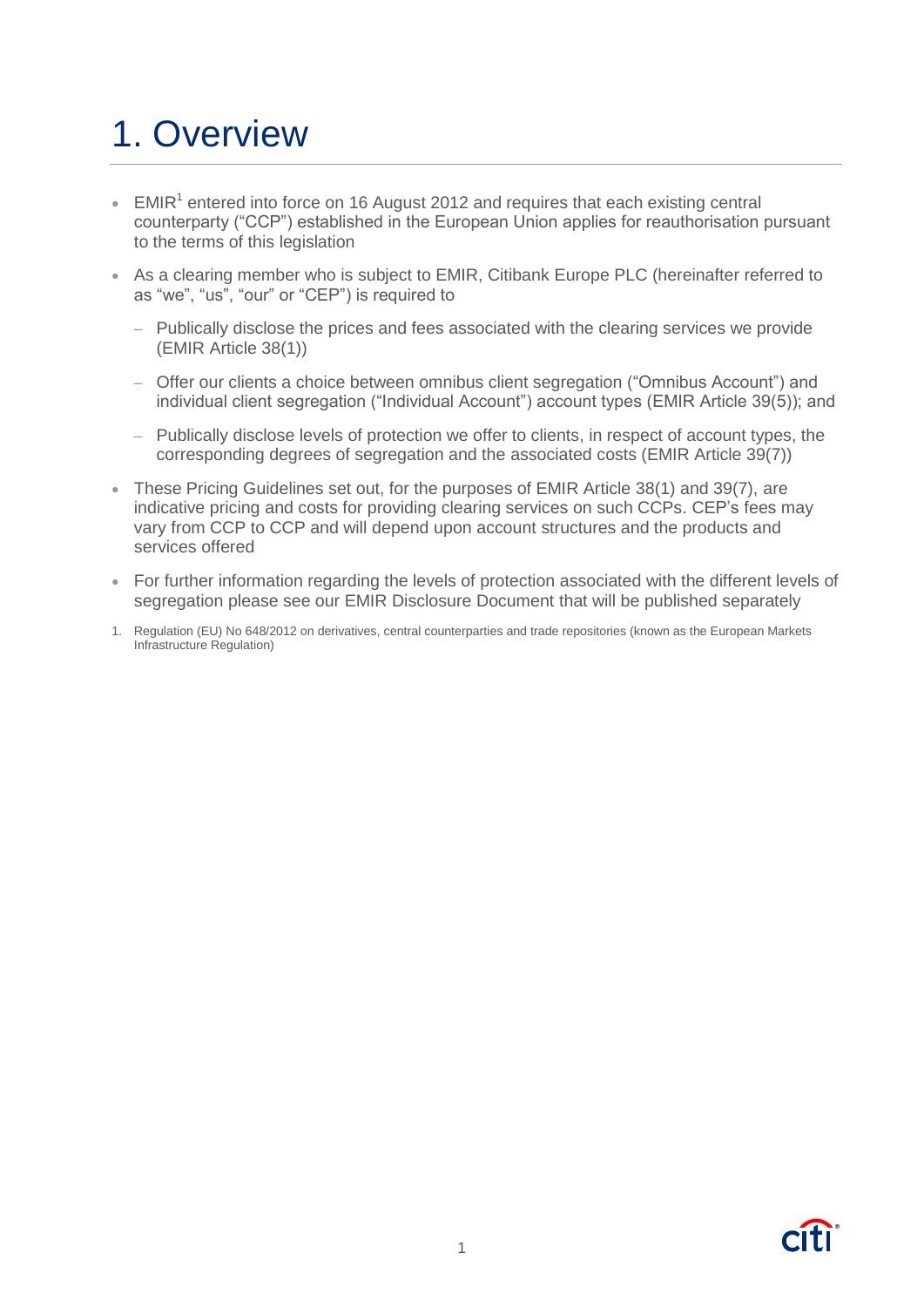# 2. Client Clearing Fees

## **Pricing Structure**

- CEP uses an unbundled fee schedule for each CCP and example fees are set out in the relevant Annex (each a "CCP Annex"). Pricing generally consists of two elements:
	- CEP Fees

The relevant CEP Fees may change from time to time and will be set out in separate client agreements and associated fee schedules.

The charges set out in the relevant CCP Annex are based on currently available information from CCPs and are indicative of the maximum charge that could be applied to the stand alone provision of clearing services for the services listed in the table in the relevant CCP Annex.

– Out of Pocket Fees

The fees set out in the CCP Annex are not inclusive of any fees or charges applied by any applicable exchange and/or CCP and/or other third parties (including, without limitation, commissions, fees or taxes) ("Out of Pocket Fees") for the provision of clearing services, and will vary depending on the clients omnibus segregation or individual segregation arrangements. All Out of Pocket Fees will be passed on to clients at cost. Out of Pocket Fees may change from time to time and are generally outside of CEP's control. Any changes in these fees will be reflected in the pass-through to clients.

## **Pricing Discounts**

The maximum prices set out in the relevant CCP Annex do not include any discounts that may be applicable to CEP's Fees. Any discounts offered will be particular to the circumstances of each client and will factor in a number of variables including, and without limitation;

- The client's relationship with Citigroup as a whole
- Client volumes
- Client internal Citi credit rating
- Instrument type
- Tailoring of services

Other services may attract additional charges, for example, the type of collateral provided by clients, alternative currency margining, or non-standard reporting solutions

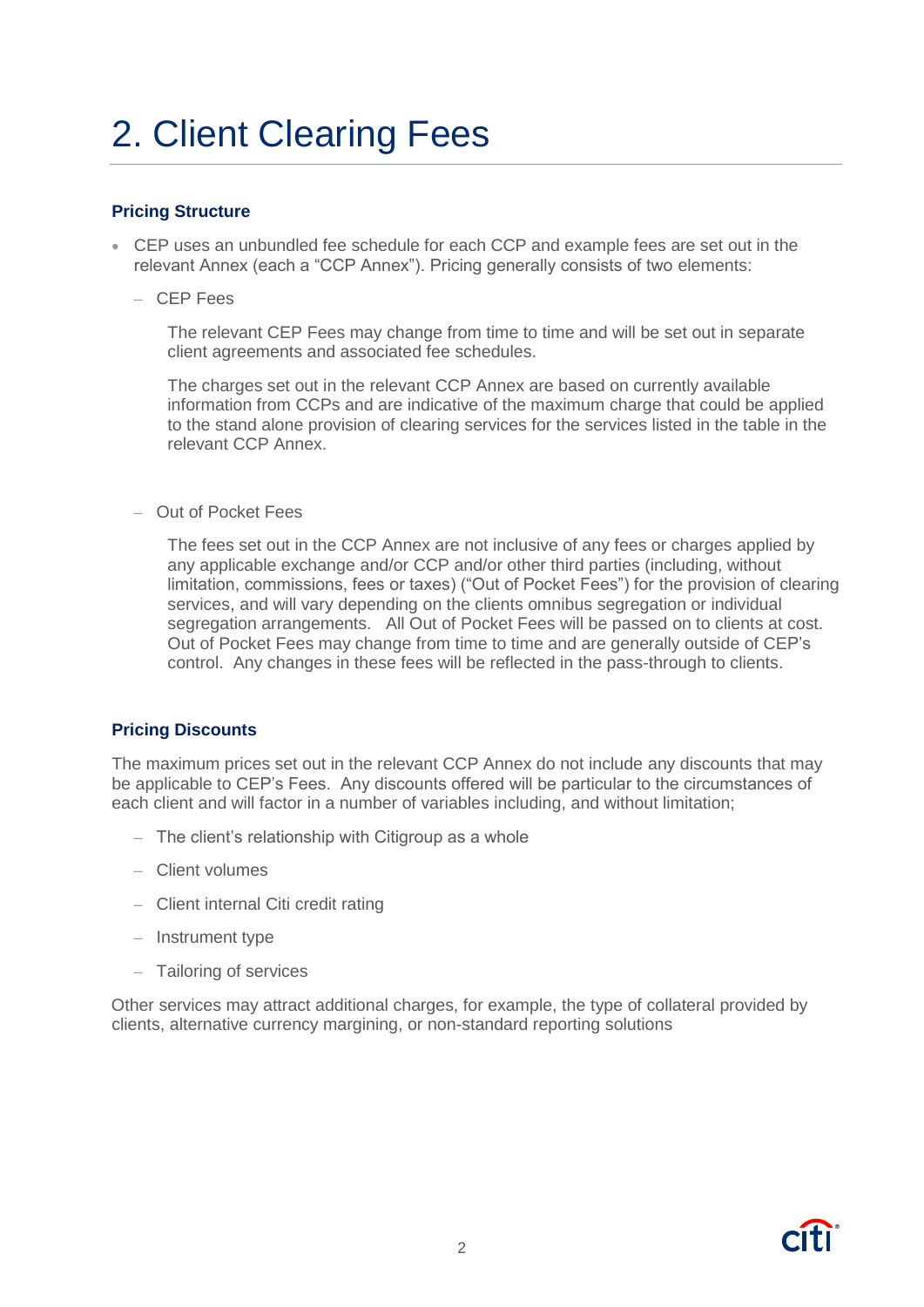## **The Following Illustrates How Fees May be Impacted by Different Variables**



In addition certain clients may benefit from discounts applied to Out of Pocket Fees such as CCP volume tiering. The application of those discounts is outside of CEP's control. CEP will pass on such discounts to clients if received as part of the standard invoicing process.

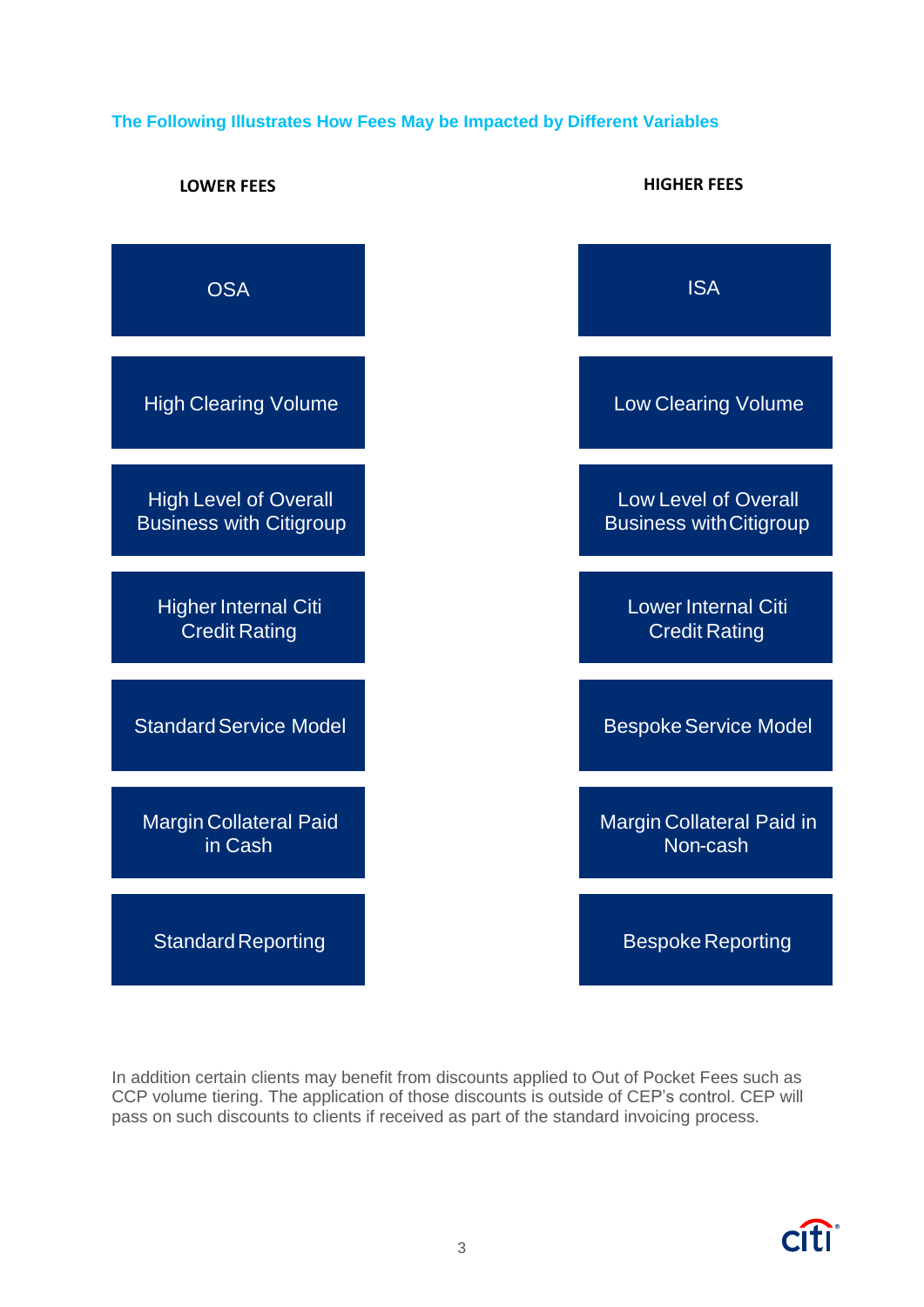# 3. Individually Segregated Accounts

- For any particular CCP service, clients may choose between an Omnibus Segregated Account or Individual Segregated Account offered by CEP. As reflected above, different account structures at different CCPs may result in varying costs due to increased complexity (particularly from an operational and funding perspective).
- Opting for Individual Segregated Accounts may involve additional charges or costs that will be supplemental to any charges that would otherwise apply for Omnibus Segregated Accounts. In particular, the selection of an Individually Segregated Account may expose clients to additional Out of Pocket Fees, including without limitation, banking and payment transfer fees. Such charges will be passed on to clients.
- The overall costs and operational implications of the different Individually Segregated Accounts are still being developed in the industry and so may be subject to change in the near future. We will disclose any such changes in accordance with our obligations under EMIR.

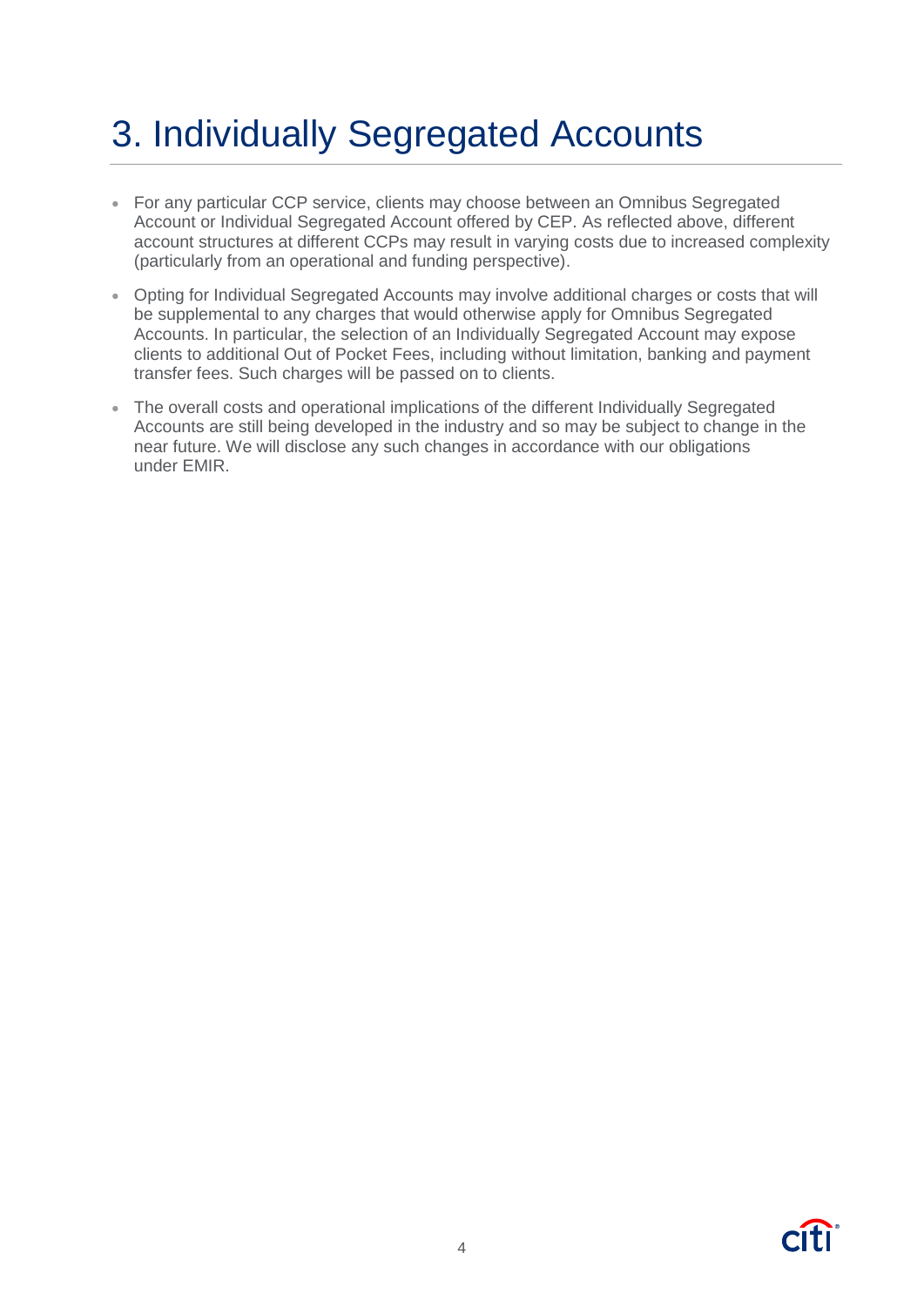# 4. CCP Annex's

CEP's maximum fees for provision of clearing services at each CCP are set out below. These fees do not include specific Out of Pocket Fees (as defined above).

## **ATHEXClear**

| <b>Service Component</b>                                                            | Fee                    |
|-------------------------------------------------------------------------------------|------------------------|
| CEP Clearing Fee (calculated on the gross amount of the<br>on exchange transaction) | Maximum of 0.45 bps    |
| Out of Pocket Fees                                                                  | Passed through at cost |
| <b>CEP Omnibus Account Fee</b>                                                      | No fee                 |
| CEP Individual Segregated Account Fee (per account)                                 | No charge              |

A hypothetical pricing example is set out below. Note that this is for illustrative purposes only and the fees quoted may be subject to some, all, or none of the variables and discounts set out above, depending on circumstances and criteria applicable from time to time;

#### Scenario:

- Low value and volume client with average gross amount of on exchange transactions of EUR 175million
- **GCM & settlement services**
- ISA structure (one account)
- Total Margin Cap of EUR25mm

## Estimated Fees

- CEP Fees
	- Clearing Fee: 0.45 bps calculated on the gross amount of the on exchange transaction = Total fee of **EUR 7,875 per month**
- Out of Pocket Fees (not inclusive)
	- ATHEXClear Clearing fee 0.020 per cent of the transaction value = Total fee of **EUR 35,000 per month**
	- ATHEXClear ISA Fee: **EUR5,000 annually**
	- ATHEXClear Settlement Fees: **Variable depending upon market segment and settlement volumes**

Full details of ATHEXClear fees can be found at

[http://www.helex.gr/el/web/guest/regulated-publication](https://urldefense.proofpoint.com/v1/url?u=http://www.helex.gr/el/web/guest/regulated-publication&k=wdHsQuqY0Mqq1fNjZGIYnA%3D%3D%0A&r=wPSLQrEiiWEKi3Cv1oTXmy7M2Dv%2FmaEiqsIWyaVJmAI%3D%0A&m=gRAUh6ImRUlgR675wYDSxNUfl9XltmVXhXEBSHmxs0k%3D%0A&s=f06d056e6186f90c02ac234e14f19ad008bff1eed96c162648439495784428cf)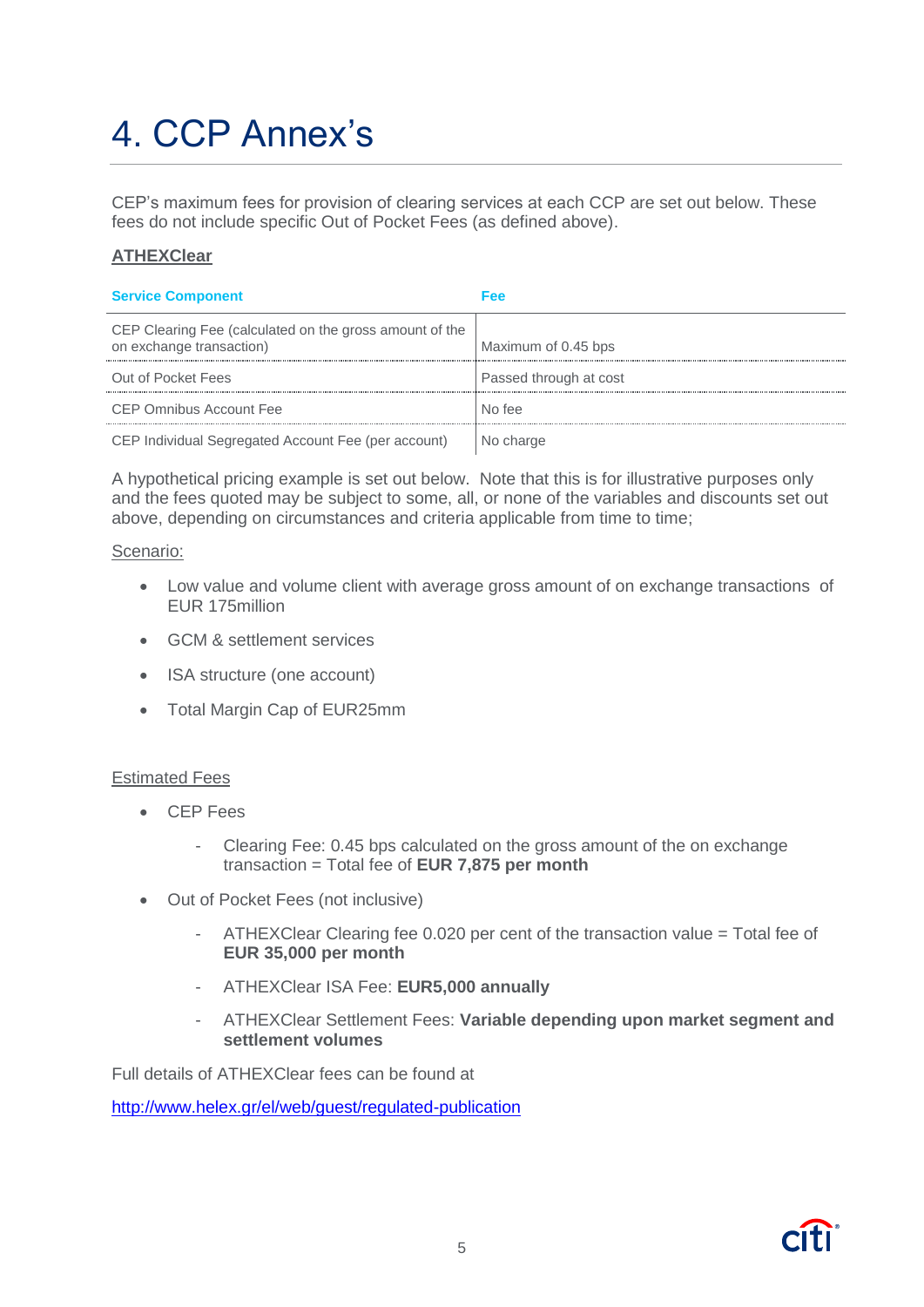## **BME Clearing**

| <b>Service Component</b>                                                                        | Fee:                       |
|-------------------------------------------------------------------------------------------------|----------------------------|
| CEP Clearing Fee (per execution)                                                                | Maximum of $\epsilon$ 0.10 |
| Out of Pocket Fees                                                                              | Passed through at cost     |
| CEP Omnibus Account Fee                                                                         | Not applicable             |
| CEP Individual Segregated Account Fee (per account, no $\in$ 2,000<br>charge for first account) |                            |

A hypothetical pricing example is set out below. Note that this is for illustrative purposes only and the fees quoted may be subject to some, all, or none of the variables and discounts set out above, depending on circumstances and criteria applicable from time to time;

## Scenario:

- Low volume client with less than 100,000 executions per month
- **GCM & settlement services**
- ISA structure (two accounts)
- Total Margin Cap of EUR6mm

## Estimated Fees

- CEP Fees
	- Clearing Fee: EUR0.10 per execution = Total fee of **EUR10,000 per month**
	- Individual client segregation account fee: **EUR2,000 annually** (first account no charge)
	- ISA fee: covered under individual client segregation account fee
- Out of Pocket Fees (not inclusive)
	- BME Clearing fee of EUR0.11 per execution = Total fee of **EUR11,000 per month**
	- BME Clearing NCM Membership Fee of **EUR4,000 annually**
	- BME Clearing Account Maintenance fee: **EUR1,000 per account annually** (daily accounts and proprietary accounts, no cost)
	- BME Clearing ISA Fee: covered under account maintenance fee
	- BME Clearing over daily guarantees deposited: 0.15% per annum
	- BME Clearing last resort securities loan fee: One basis point (0.01%) on the cash amount of the loan. In addition the remuneration of the loan should be paid by the borrower to the lender via the CCP.
	- BME Clearing Settlement Fees: All settlement related costs incurred by BME Clearing from Iberclear

Full details of BME Clearing's fees can be found at: http://www.bmeclearing.es/aspx/Normativa/Circulares.aspx?id=ing&titulo=Fees&clase=1

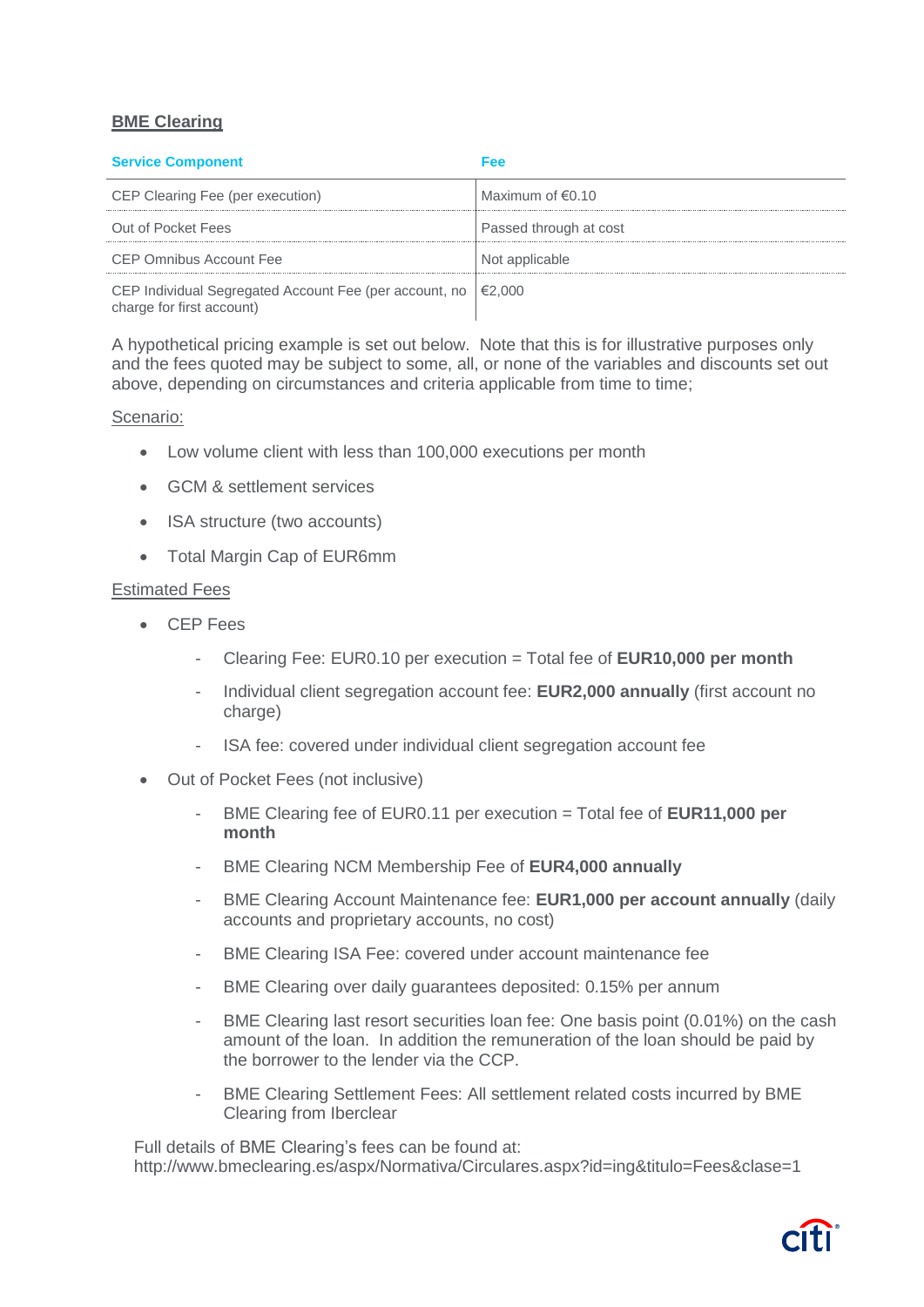# **CC&G**

| <b>Service Component</b>                            | Fee                         |
|-----------------------------------------------------|-----------------------------|
| CEP Clearing Fee (per execution)                    | Maximum of $\epsilon$ 0.15  |
| Out of Pocket Fees                                  | Passed though at cost       |
| CEP Omnibus Account Fee                             | No fee                      |
| CEP Individual Segregated Account Fee (per account) | Maximum of €2,000 per month |

A hypothetical pricing example is set out below. Note that this is for illustrative purposes only and the fees quoted may be subject to some, all, or none of the variables and discounts set out above, depending on circumstances and criteria applicable from time to time;

## Scenario:

- Low volume client with less than 50,000 executions per month
- GCM & settlement services
- ISA structure (one account)
- Total Margin Cap of EUR50mm

#### Estimated Fees

- CEP Fees
	- Clearing Fee: EUR0.15 per execution = Total fee of **EUR7,500 per month**
	- ISA Fee: **EUR24,000 annually**
- Out of Pocket Fees (not inclusive)
	- CC&G Clearing fee of EUR0.15 per execution = Total fee of **EUR7,500 per month**
	- CC&G NCM Membership Fee of **EUR7,500 annually**
	- CC&G ISA Fee: **EUR6,000 annually**
	- CC&G Settlement Fees: **Variable depending upon market segment and settlement volumes**

Full details of CC&G's fees can be found at [http://www.ccg.it/jportal/pcontroller/AllegatoHandler/Pricing%20GBRv1.pdf?lingua=2&allegat](http://www.ccg.it/jportal/pcontroller/AllegatoHandler/Pricing%20GBRv1.pdf?lingua=2&allegato=133266&azioneprossima=21) [o=133266&azioneprossima=21](http://www.ccg.it/jportal/pcontroller/AllegatoHandler/Pricing%20GBRv1.pdf?lingua=2&allegato=133266&azioneprossima=21)

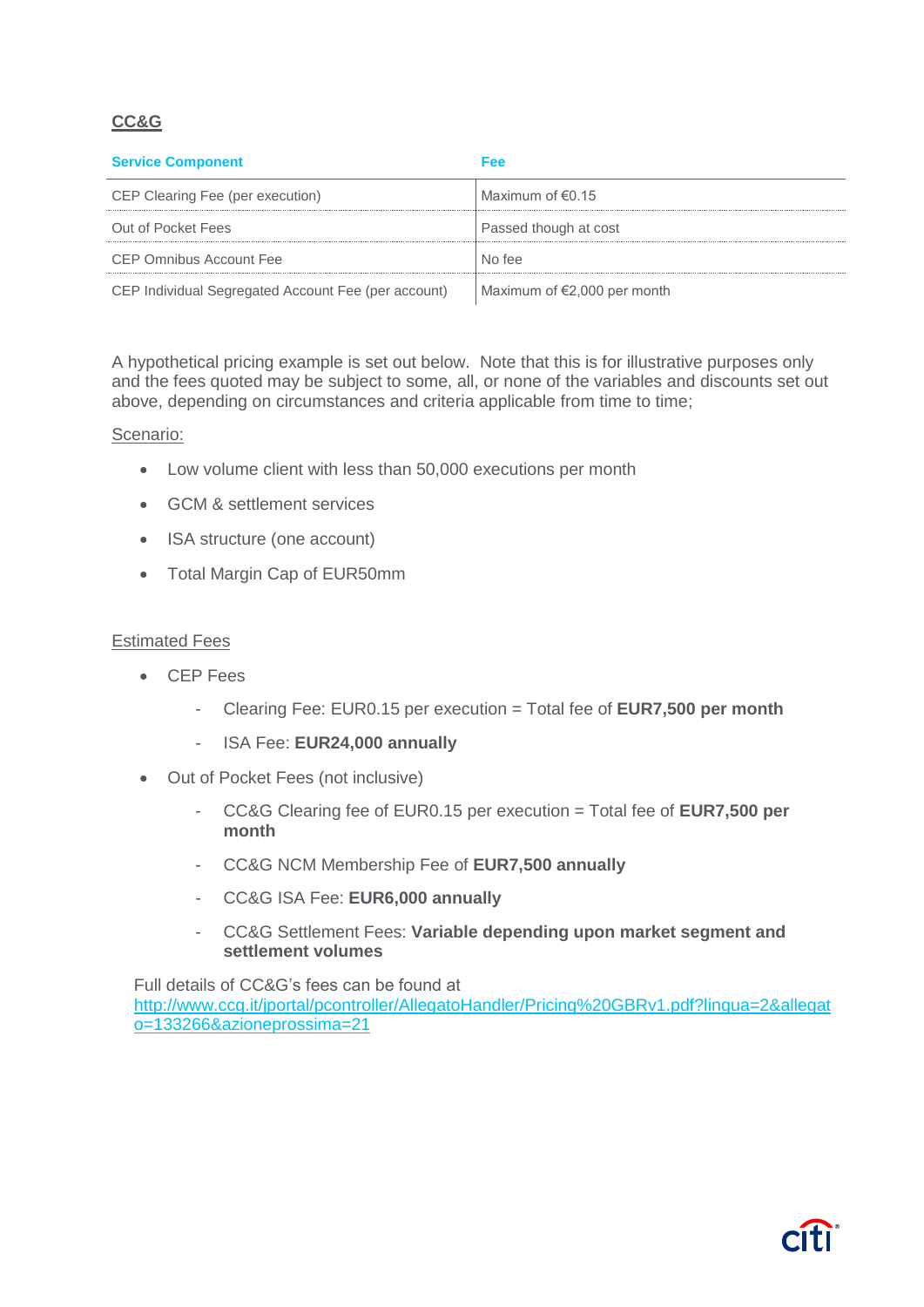# **CCP.A**

| <b>Service Component</b>                            | Fee                                   |
|-----------------------------------------------------|---------------------------------------|
| CEP Clearing Fee (per execution)                    | Maximum of $\epsilon$ 0.20            |
| Out of Pocket Fees                                  | Passed though at cost                 |
| CEP Omnibus Account Fee                             | No fee                                |
| CEP Individual Segregated Account Fee (per account) | Maximum of $\epsilon$ 3,000 per month |

A hypothetical pricing example is set out below. Note that this is for illustrative purposes only and the fees quoted may be subject to some, all, or none of the variables and discounts set out above, depending on circumstances and criteria applicable from time to time;

## Scenario:

- Low volume client with less than 50,000 executions per month
- GCM & settlement services
- ISA structure (one account)
- Total Margin Cap of EUR50mm

## Estimated Fees

- CEP Fees
	- Clearing Fee: EUR0.20 per execution = Total fee of **EUR10,000 per month**
	- ISA Fee: **EUR24,000 annually**
- Out of Pocket Fees (not inclusive)
	- CCP.A Clearing fee's are contained within the daily Vienna Stock Exchange Trading Fees= **Variable**
	- CCP.A NCM Membership Fee of **EUR2,000 annually (2014), EUR 3,000 (2015)**
	- CCP.A ISA Fee (Registered Client): **EUR1,000 (one time implementation) plus EUR 2,000 annually**
	- CCP.A maintenance ISA Fee (Registered Client): **EUR 250 per month**
	- CCP.A Settlement Fees: **EUR2.50 per settlement**
	- CCP.A Collateral Management Fee (per account): **minimum EUR 50 – maximum EUR 1,000 per month, 0,50 bp of basis collateral**
	- CCP.A Collateral Transaction Fee (per account): **EUR 15 per collateral booking**
	- CCP.A Management of Clearing accounts: **additional position accounts for cash market clearing EUR 100 per month**
	- CCP.A User Administration Fee: **3 Back office members are free of charge, each additional user EUR 40 per month**

Full details of CCP.A fees can be found at<http://en.ccpa.at/clearing/fees/ccpa/>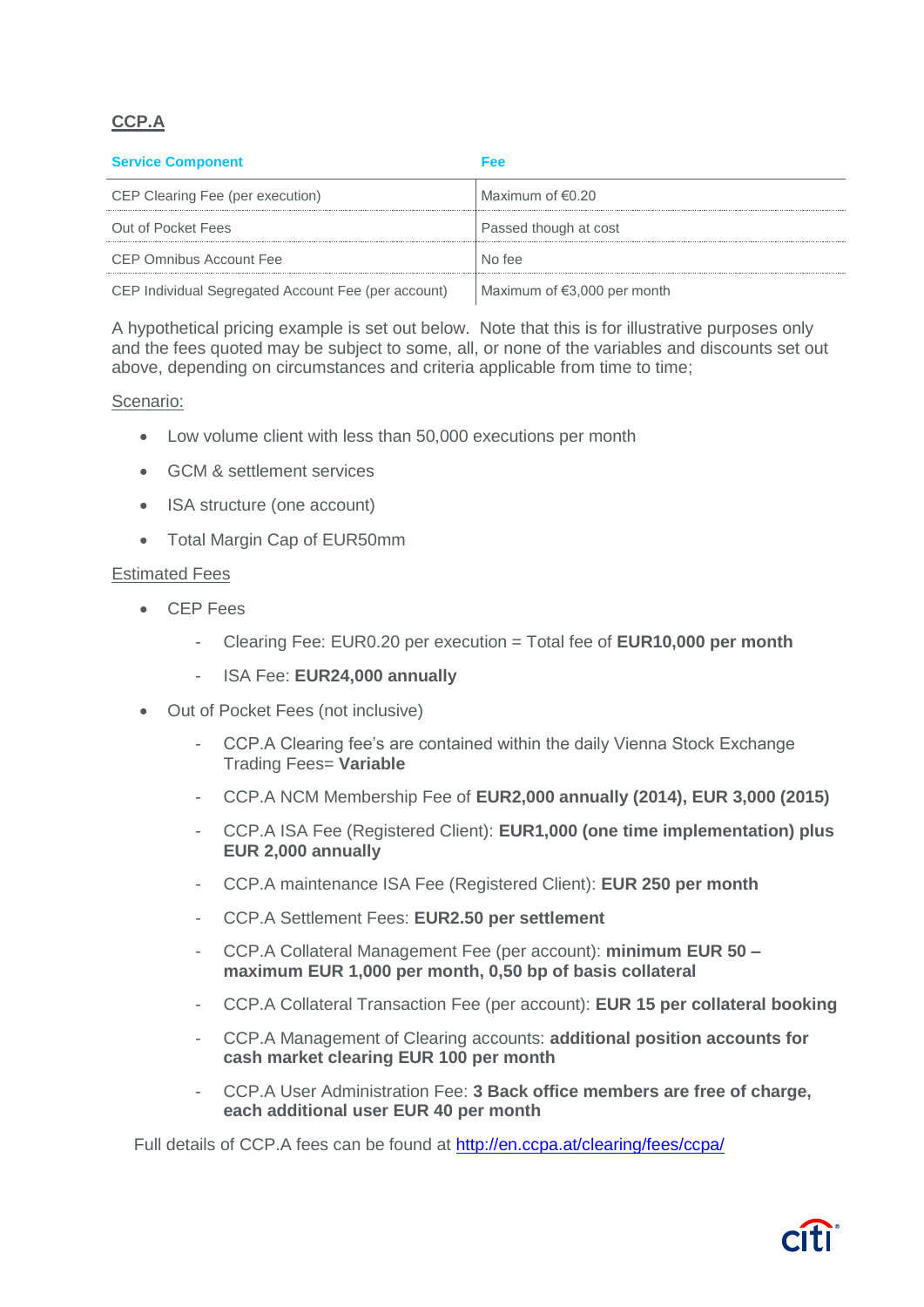## **EuroCCP NV**

| <b>Service Component</b>                            | Fee                                   |
|-----------------------------------------------------|---------------------------------------|
| CEP Clearing Fee (per execution)                    | Maximum of $\in 0.15$                 |
| Out of Pocket Fees                                  | Passed though at cost                 |
| CEP GCM Only Risk Fee                               | Maximum of 5 bp's of Total Margin Cap |
| CEP Omnibus Account Fee                             | No fee                                |
| CEP Individual Segregated Account Fee (per account) | Maximum of €2,000 per month           |

A hypothetical pricing example is set out below. Note that this is for illustrative purposes only and the fees quoted may be subject to some, all, or none of the variables and discounts set out above, depending on circumstances and criteria applicable from time to time;

## Scenario:

- Low volume client with less than 50,000 executions per month
- GCM Only services (no settlement)
- ISA structure (one account)
- Total Margin Cap of EUR50mm

## Estimated Fees

- CEP Fees
	- Clearing Fee: EUR0.15 per execution = Total fee of **EUR7,500 per month**
	- GCM Only Risk Fee: **EUR25,000 annually** (5bp's of Total Margin Cap)
	- ISA Fee: **EUR24,000 annually**
- Out of Pocket Fees (not inclusive)
	- EuroCCP NV Clearing fee of EUR0.03 per execution = Total fee of **EUR1,500 per month**
	- EuroCCP NV NCM Membership Fee of **EUR2,500 annually**
	- EuroCCP NV ISA Fee: **EUR6,000 annually**
	- EuroCCP NV Settlement Fees: **Variable depending upon market segment and settlement volumes**

Full details of EuroCCP NV's fees can be found at <http://www.euroccp.com/download/regulations>

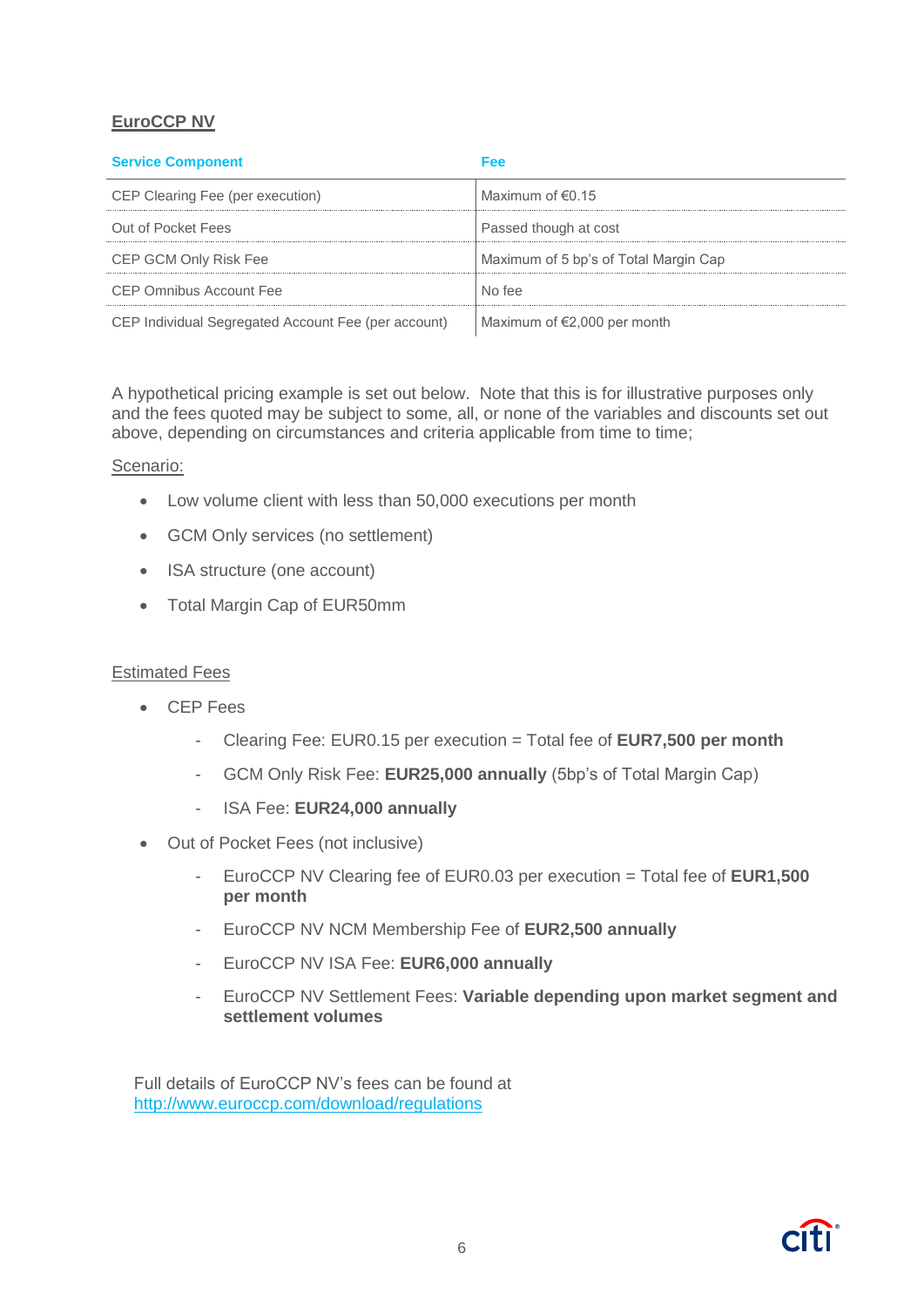## **Eurex Clearing**

| <b>Service Component</b>                            | Fee                                   |
|-----------------------------------------------------|---------------------------------------|
| CEP Clearing Fee (per execution)                    | Maximum of $\epsilon$ 0.15            |
| Out of Pocket Fees                                  | Passed though at cost                 |
| CEP GCM Only Risk Fee                               | Maximum of 5 bp's of Total Margin Cap |
| CEP Omnibus Account Fee                             | No fee                                |
| CEP Individual Segregated Account Fee (per account) | Maximum of $E$ ,000 per month         |

A hypothetical pricing example is set out below. Note that this is for illustrative purposes only and the fees quoted may be subject to some, all, or none of the variables and discounts set out above, depending on circumstances and criteria applicable from time to time;

## Scenario:

- Low volume client with less than 50,000 executions per month
- GCM Only services (no settlement)
- ISA structure (one account)
- Total Margin Cap of EUR50mm

#### Estimated Fees

- CEP Fees
	- Clearing Fee: EUR0.15 per execution = Total fee of **EUR7,500 per month**
	- GCM Only Risk Fee: **EUR25,000 annually** (5bp's of Total Margin Cap)
	- ISA Fee: **EUR24,000 annually**
- Out of Pocket Fees (not inclusive)
	- Eurex Clearing Execution Order Fee plus value based fee: **Variable based on value**
	- Eurex Clearing Delivery Management Fee per Security Claim: **Variable based upon claims**
	- Eurex Clearing Gross Delivery Management Fee per Agreement ( Full Service or Extended Net Service ): **Variable based upon settlements**
	- Eurex Clearing NCM Membership Fee of **EUR2,400 annually**
	- Eurex Clearing ISA Fee: **No Fee**
	- Eurex Clearing Settlement Fees: **Variable depending upon market segment and settlement volumes**

Full details of Eurex Clearing's fees can be found at [https://www.eurexclearing.com/clearing](https://www.eurexclearing.com/clearing-en/resources/rules-and-regulations/)[en/resources/rules-and-regulations/](https://www.eurexclearing.com/clearing-en/resources/rules-and-regulations/)

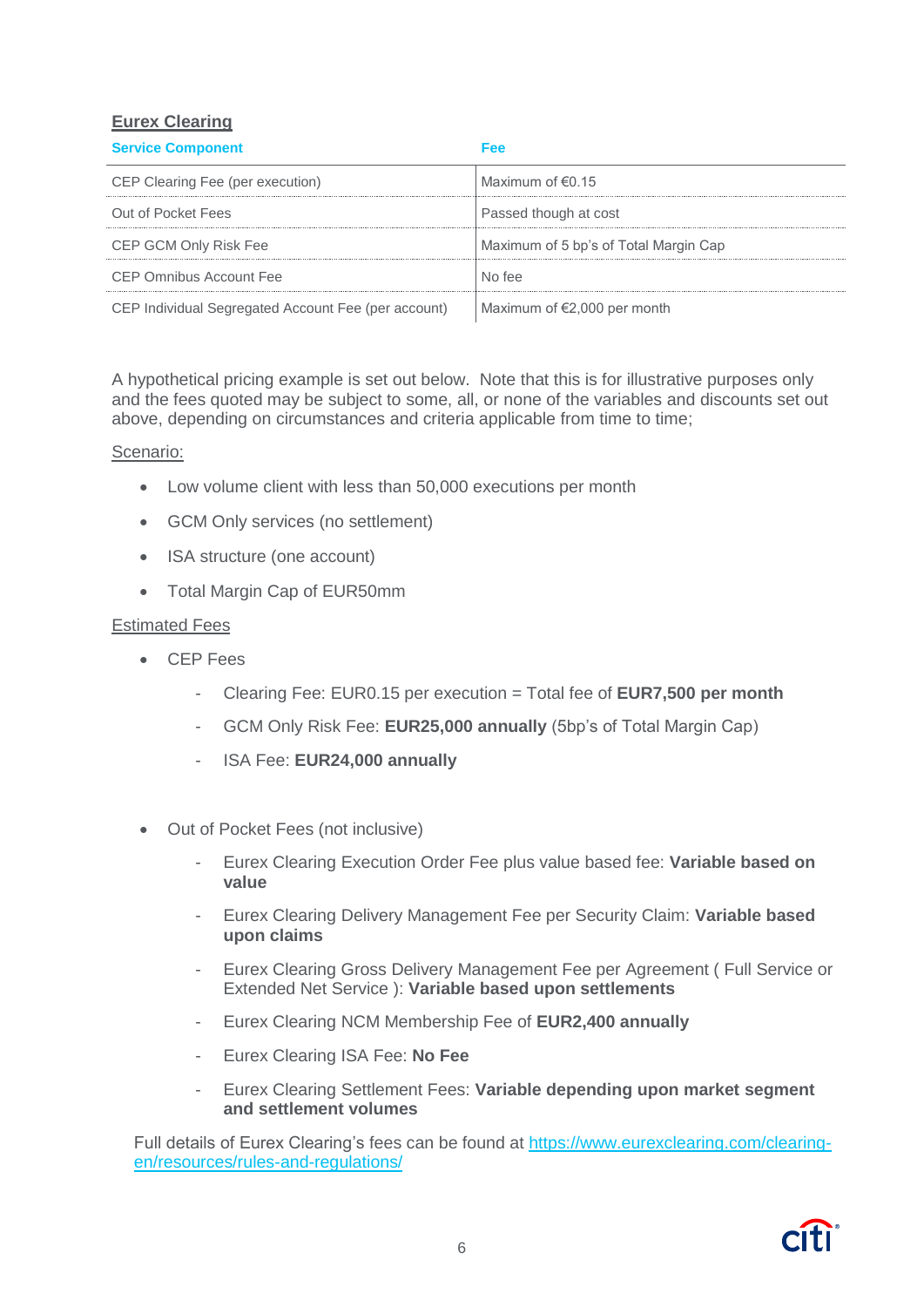## **Keler CCP**

| <b>Service Component</b>                            | Fee                         |
|-----------------------------------------------------|-----------------------------|
| CEP Clearing Fee (per execution)                    | Maximum of USD2.00          |
| Out of Pocket Fees                                  | Passed though at cost       |
| CEP Omnibus Account Fee                             | No fee                      |
| CEP Individual Segregated Account Fee (per account) | Maximum of €2,000 per month |

A hypothetical pricing example is set out below. Note that this is for illustrative purposes only and the fees quoted may be subject to some, all, or none of the variables and discounts set out above, depending on circumstances and criteria applicable from time to time;

#### Scenario:

- Low volume client with 5,000 executions per month
- GCM & settlement services
- ISA structure (one account)
- Total Margin Cap of EUR50mm

#### Estimated Fees

- CEP Fees
	- Clearing Fee: USD2.00 per execution = Total fee of **USD10,000 per month**
	- ISA Fee: **EUR24,000 annually**
- Out of Pocket Fees (not inclusive)
	- Keler CCP Clearing fee of HUF 75 per execution = Total fee of **HUF 375,000 per month**
	- Keler CCP NCM Membership Fee of **HUF 1,200,000 annually**
	- Keler CCP ISA Fee: **HUF1,800,000 annually**
	- Keler CCP Settlement Fees: **Variable depending upon market segment and settlement volumes**

Full details of Keler CCP's fees can be found at [http://www.kelerkszf.hu/kelerkszf/kelerkszf\\_angol.news.page?nodeid=183](http://www.kelerkszf.hu/kelerkszf/kelerkszf_angol.news.page?nodeid=183)

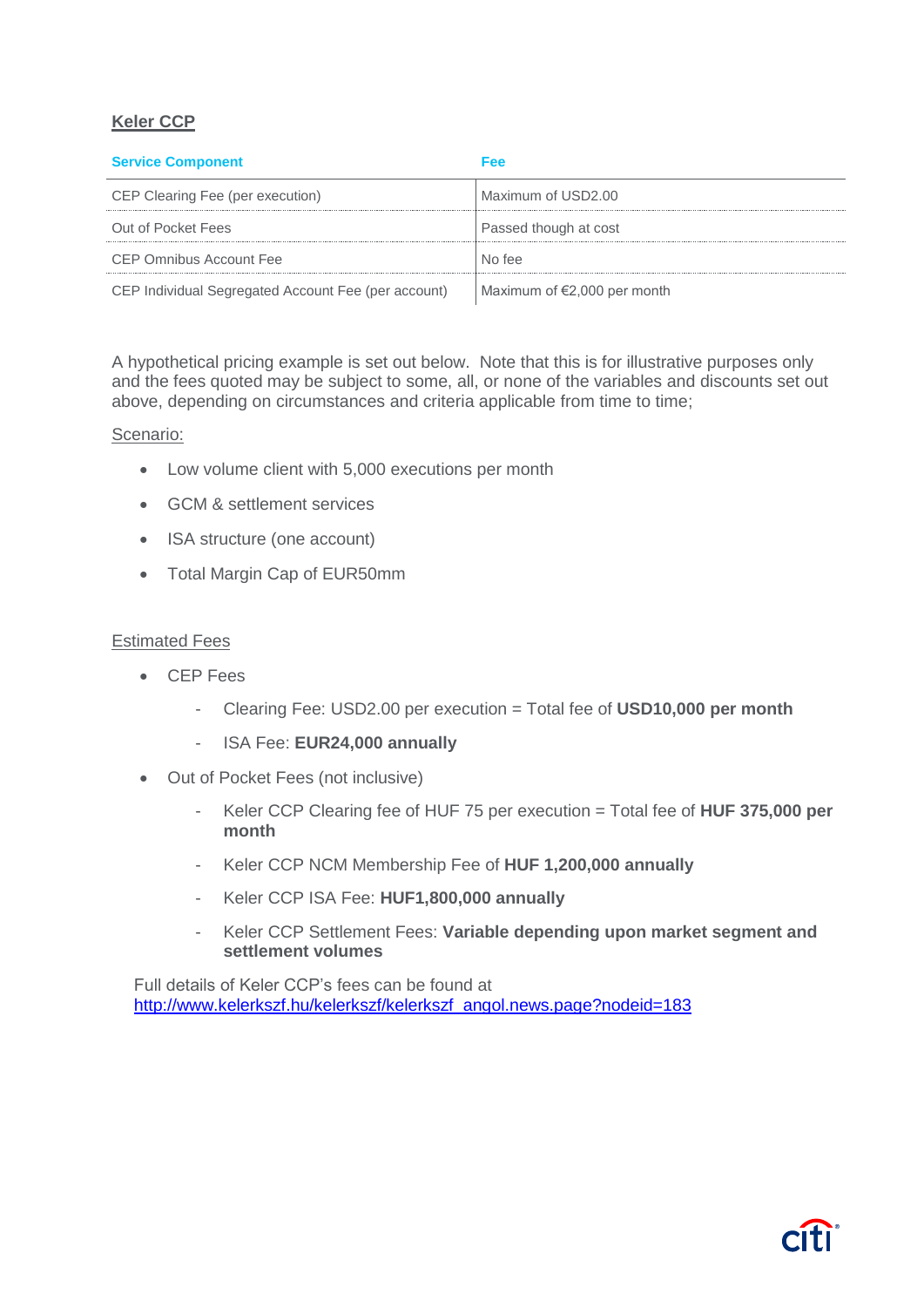## **LCH Clearnet Limited**

| <b>Service Component</b>                            | Fee                                    |
|-----------------------------------------------------|----------------------------------------|
| CEP Clearing Fee (per execution)                    | Maximum of £0.50                       |
| Out of Pocket Fees                                  | Passed though at cost                  |
| CEP GCM Only Risk Fee                               | Maximum of 10 bp's of Total Margin Cap |
| CEP Omnibus Account Fee                             | No fee                                 |
| CEP Individual Segregated Account Fee (per account) | Maximum of $\epsilon$ 2,000 per month  |

A hypothetical pricing example is set out below. Note that this is for illustrative purposes only and the fees quoted may be subject to some, all, or none of the variables and discounts set out above, depending on circumstances and criteria applicable from time to time;

## Scenario:

- Low volume client with less than 50,000 executions per month
- GCM Only services (no settlement)
- ISA structure (one account)
- Total Margin Cap of GBP50mm

## Estimated Fees

- CEP Fees
	- Clearing Fee: GBP0.50 per execution = Total fee of **GBP25,000 per month**
	- GCM Only Risk Fee: **GBP50,000 annually** (10bp's of Total Margin Cap)
	- ISA Fee: **EUR24,000 annually**
- Out of Pocket Fees (not inclusive)
	- LCH Ltd Clearing fee variable between GBP0.00 & GBP0.115 as per sliding scale = **Total fee variable**
	- LCH Ltd NCM Membership Fee of **GBP1,500 annually**
	- LCH Ltd ISA Fee: **GBP3,000 annually**
	- LCH Ltd Settlement Fees: **Variable depending upon market segment**

Full details of LCH Ltd fees can be found at <http://www.lchclearnet.com/fees/ltd/transactions/equityclear.asp>

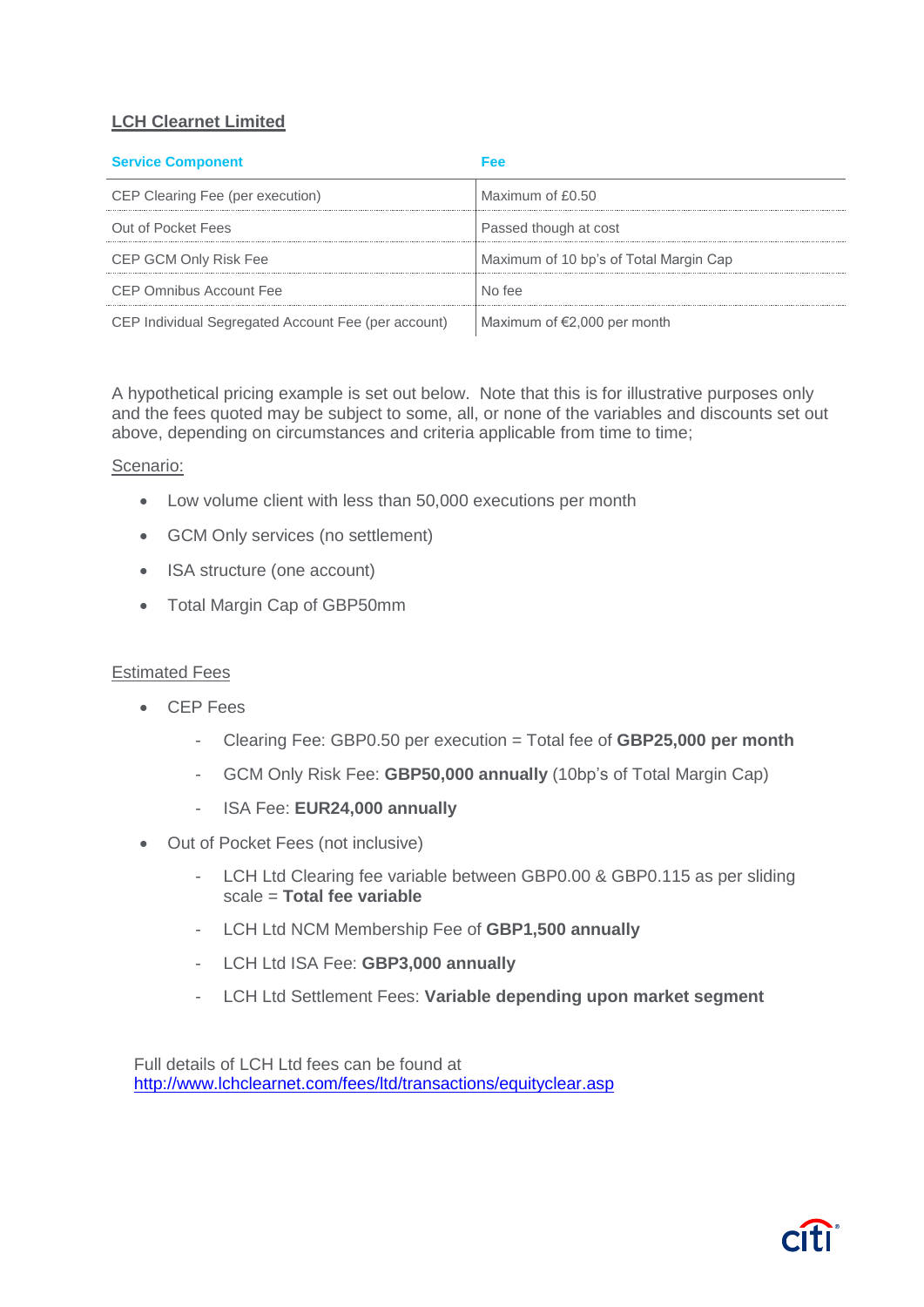# **LCH Clearnet SA**

| <b>Service Component</b>                            | Fee                                   |
|-----------------------------------------------------|---------------------------------------|
| CEP Clearing Fee (per execution)                    | Maximum of $\epsilon$ 0.50            |
| Out of Pocket Fees                                  | Passed though at cost                 |
| CEP GCM Only Risk Fee                               | Maximum of 5 bp's of Total Margin Cap |
| CEP Omnibus Account Fee                             | No fee                                |
| CEP Individual Segregated Account Fee (per account) | Maximum of $E$ ,000 per month         |

A hypothetical pricing example is set out below. Note that this is for illustrative purposes only and the fees quoted may be subject to some, all, or none of the variables and discounts set out above, depending on circumstances and criteria applicable from time to time;

## Scenario:

- Low volume client with less than 50,000 executions per month
- GCM Only services (no settlement)
- ISA structure (one account)
- Total Margin Cap of EUR50mm

## Estimated Fees

- CEP Fees
	- Clearing Fee: EUR0.50 per execution = Total fee of **EUR25,000 per month**
	- GCM Only Risk Fee: **EUR25,000 annually** (5bp's of Total Margin Cap)
	- ISA Fee: **EUR24,000 annually**
- Out of Pocket Fees (not inclusive)
	- LCH SA Clearing fee of EUR0.04 per blue chip executions = Total fee of **EUR2,000 per month**
	- LCH SA NCM Membership Fee of **EUR6,000 annually**
	- LCH SA ISA Fee: **EUR6,000 annually**
	- LCH SA Settlement Fees: **Variable depending upon market segment**

Full details of LCH SA's fees can be found at <http://www.lchclearnet.com/fees/sa/>